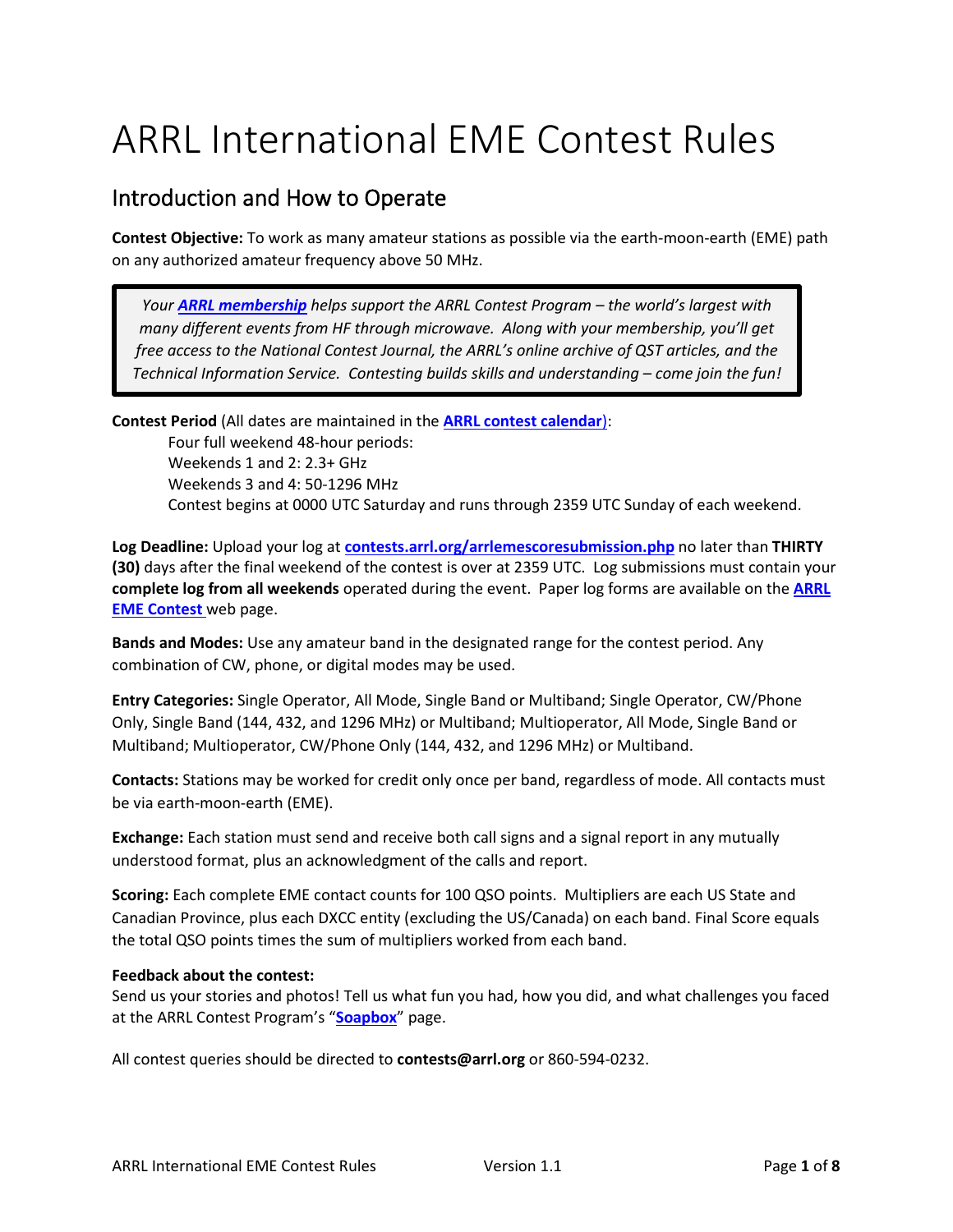## Special ARRL EME Contest Rules

- 1. Operating Period: Four full weekend 48-hour periods (0000 UTC on Saturday through 2359 UTC Sunday).
	- 1.1 Weekends 1 and 2: 2.3+ GHz
	- 1.2 Weekends 3 and 4: 50-1296 MHz
- 2. Contacts
	- 2.1 Use CW, phone, or any digital mode
	- 2.2 Use only the bands designated for the contest period
	- 2.3 Stations may be worked for credit only once per band, regardless of mode.
- 3. Categories
	- 3.1 Single Operator All Mode: Any combination of CW, phone, or digital modes. Available for all bands.
	- 3.2 Single Operator CW/Phone Only: 144, 432, and 1296 MHz bands and Multi band logs.
	- 3.3 Multioperator All Mode: Any combination of CW, phone, or digital modes. Available for all bands.
	- 3.4 Multioperator CW/Phone Only: 144, 432, and 1296 MHz bands and multi band logs.
- 4. Contest Exchange
	- 4.1 Each station must send and receive both call signs and a signal report in any mutually understood format, plus an acknowledgment of the calls and report.
	- 4.2 Partial or incomplete contacts should be indicated on your log, but not counted for contest credit.
- 5. Scoring
	- 5.1 QSO points: Count 100 points for each complete EME contact.
	- 5.2 Multiplier: Each US State and Canadian Province, plus each DXCC entity (excluding the US/Canada) worked via EME on each band.
	- 5.3 Final Score: Multiply QSO point total by the sum of multipliers worked from each band.
- 6. Operating Restrictions
	- 6.1 There is no specified minimum terrestrial distance for contacts, but all communications must be copied over the EME path, regardless how strong (or weak) a nearby station's terrestrial signal may be.
	- 6.2 Commercial Equipment: Stations using equipment that is not amateur owned (such as a dish antenna or lab equipment owned by an institution or government agency) are ineligible for awards.
	- 6.3 A Multioperator entry may be made up of neighboring amateurs within one state, province, or non-US/Canadian DXCC entity, but with EME facilities for different bands on different team members' premises, as long as no two are more than 50 km (30 miles) apart.
		- 6.3.1 Multioperator neighborhood groups may use the same call signs at each location if permissible under national licensing rules and regulations. If not permissible, separate callsigns may be used for the multioperator neighborhood entry.
		- 6.3.2 When operating under this neighborhood provision, all logs must be submitted together as a single entry or in a single envelope with a single summary sheet showing the combined operation, designating the principal callsign for the entry.
		- 6.3.3 All multioperator callsigns will be shown in the results.
- 7. Awards
	- 7.1 **[Online Certificates](https://contests.arrl.org/certificates.php)** will be available in the following categories:
		- 7.1.1 Single operator, Multi-band, All Mode
		- 7.2.2 Single operator, Multi-band, CW Only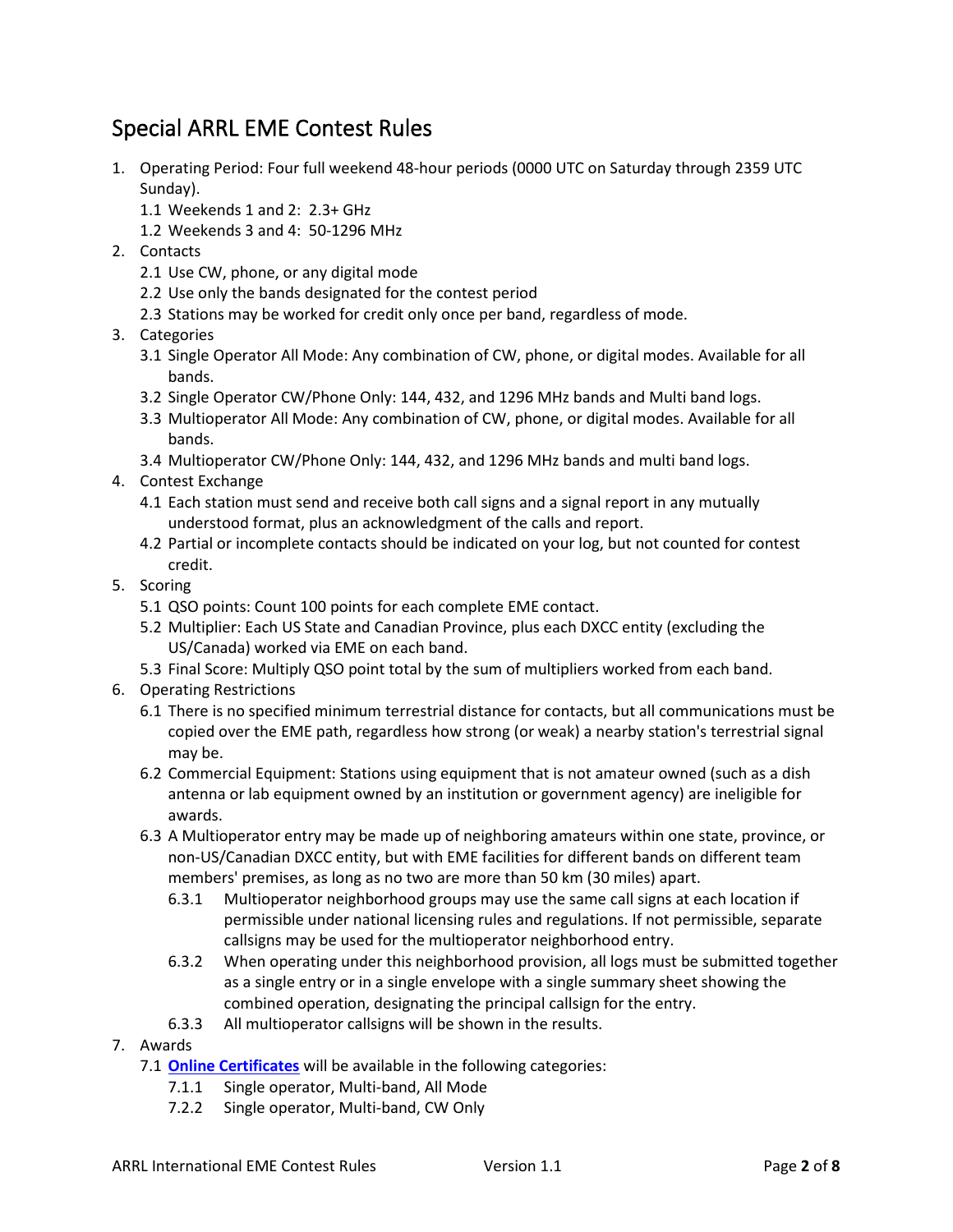- 7.1.3 Single operator, All Mode, for each single band.
- 7.1.4 Single operator, CW/Phone Only, for each of the single bands 144, 432, and 1296 MHz.
- 7.1.5 Multioperator, Multi-band, All Mode
- 7.1.6 Multioperator, Multi-band, CW/Phone Only
- 7.1.7 Multioperator, All Mode, for each single band.
- 7.1.8 Multioperator, CW/Phone Only, for each of the single bands 144, 432, and 1296 MHz
- 7.1.9 Multiband entrants will also be listed in the single band tables of the results and are eligible for those awards.

8. Log Submission

8.1 Logs are due **THIRTY (30)** days after the final weekend of the contest is over at 2359 UTC. All entries received or postmarked by the deadline are displayed on the **[Logs Received](https://contests.arrl.org/logsreceived.php)** page.

- 8.2 Log submissions must contain your **complete log from all weekends** operated during the event.
- 8.2 Send paper logs to the ARRL, addressed to International EME Contest.
- 8.3 Electronic logs must be submitted via **[contests.arrl.org/arrlemescoresubmission.php](https://contests.arrl.org/arrlemescoresubmission.php)**

### Rules for Entry

Version 1.04 – 01 Oct 2021

#### Conditions of Entry

COND.1. By submitting a log, entrants agree to be bound by the contest rules. Violation of the contest rules or engaging in prohibited conduct may result in disciplinary action at the discretion of the ARRL Awards Committee up to and including disqualification.

COND.2. Log contents used to determine final score and awards will be available to the public. COND.3. Entrants agree to follow the regulations of their operating licenses and station licenses at all times.

COND.4. Entrants agree to be bound by the decisions of the ARRL Awards Committee.

COND.4. All entries become the property of the ARRL and are not returnable.

#### Operating and Entry Restrictions

OPRG.1. Call signs and exchange information must be sent, received, acknowledged, and logged correctly for a complete contact.

OPRG.2. An operator may not use more than one call sign from any given location during the contest period.

OPRG.3. Alternating CQs on two or more frequencies using the same band and mode is prohibited.

OPRG.4. Each contact must include contemporaneous direct initiation by both operators making a contact. Initiation of a contact may be by either local or remote control.

OPRG.5. Aeronautical and Maritime/Marine Mobile stations

OPRG.5.1. In contests in which DX stations may be worked by W/VE stations, contacts with aeronautical mobile and maritime mobile stations outside the US and Canada count for contact credit only.

OPRG.5.2. In VHF+ contests, contacts with aeronautical mobile stations do not count for contest credit.

OPRG.5.3. In VHF+ contests, Maritime/Marine mobile stations will be listed separately as "Marine Mobile" in the listings and compete separately for awards.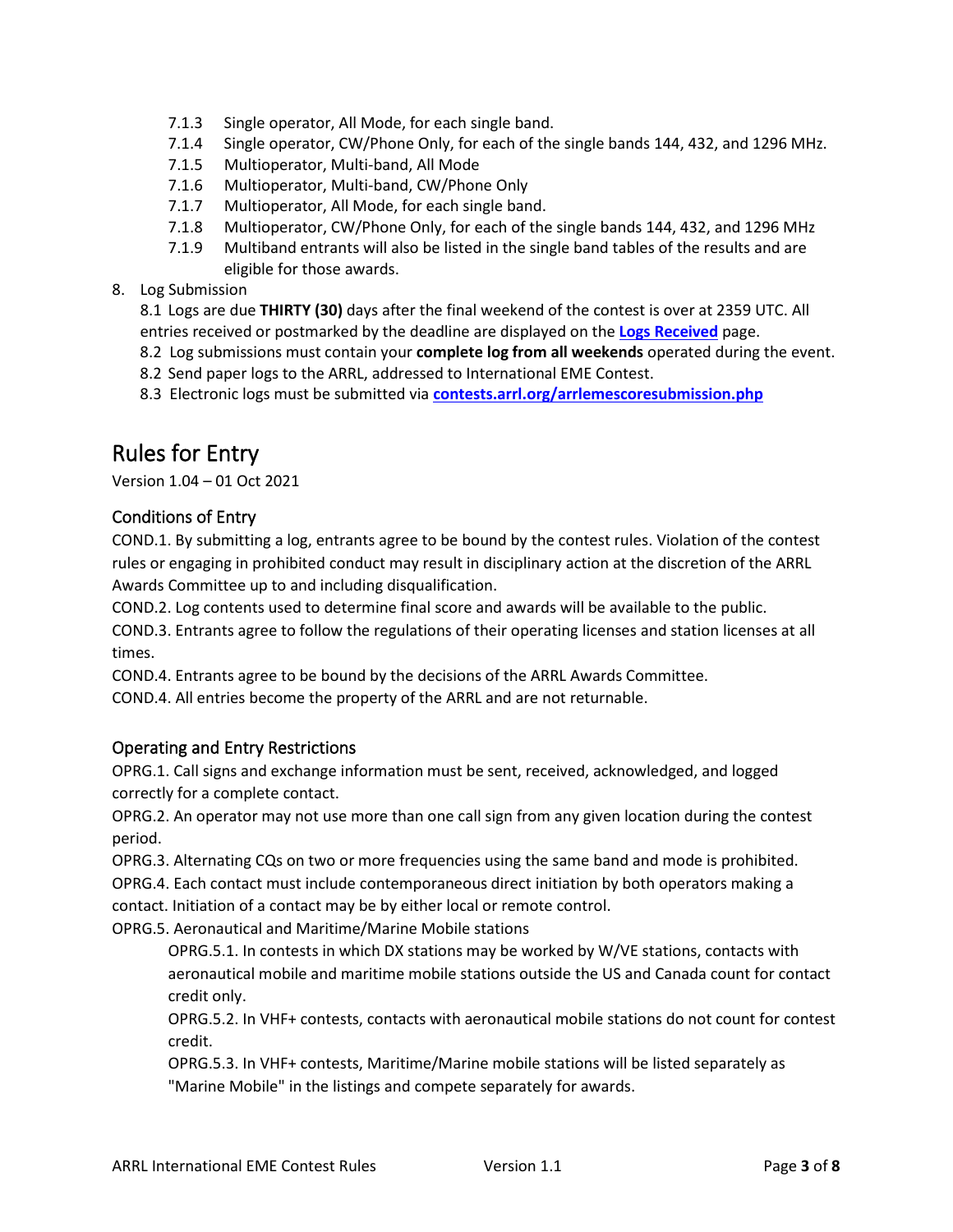OPRG.6. 50.110 MHz is the DX SSB calling frequency and W/VE stations are expected to only answer CQs from DX on that frequency. W/VE stations can call CQ DX on SSB from 50.100 to 50.125 MHz with 50.125 MHz being the current calling frequency for W/VE stations. If contest activity is present, W/VE stations should move higher in the band from the calling frequency. CW activity is concentrated from 50.080 to 50.100 MHz with no specific calling frequency. 50.313 MHz is the current carrier frequency for FT8 AFSK signals and 50.318 MHz for FT4.

OPRG.7. Only one transmitted signal per band is permitted at any time, not including signals for the purposes described in OPRG.8.

OPRG.8. Spotting Assistance in VHF+ contests

OPRG.8.1. All entrants, regardless of category, are permitted to use spotting assistance or nets including but not limited to DX-alerting nets, internet chat rooms, APRS and other packet, reverse beacon networks and repeaters to identify stations available for contacts and to announce (self-spot) their availability for contacts.

OPRG.8.2. Announcements shall be limited to call sign, location, band or frequency, mode and — if applicable — transmitting sequence and listening direction.

OPRG.8.3. These methods of spotting assistance may also be used to coordinate antenna peaking prior to initiation of the contact and to explain contest rules, such as the exchange required, for those who need clarification.

OPRG.8.4. Such assistance may not be used to facilitate the completion of any contact once the contact has commenced. This means such assistance may not be used to convey receipt or nonreceipt of any required element of a contact or to request a repeat of any required element of a contact.

#### Station and Equipment Restrictions

STTN.1. A transmitter used to contact one or more stations may not be subsequently used under any other call sign during the contest period, except

- a) for family stations where more than one call sign has been issued, and then only if the second call sign is used by a different operator.
- b) for remote stations used by individual amateurs that have limited or no access to their own stations.

This rule does not permit any operator to use multiple call signs at the same station to manufacture contacts to another station in the contest.

STTN.2. All transmitters and receivers must be located within a 500-meter diameter circle, excluding antennas.

STTN.3. Remote receiving installations outside the 500-meter circle are prohibited. Stations remotely controlled by radio link may use necessary equipment at the control point. This does not allow using the control point as another receiving location.

STTN.4. A station located precisely on a dividing line between grid squares must select only one as the location for exchange purposes. A different grid-square location cannot be given without moving the complete station (including antennas) at least 100 meters.

STTN.5. Above 300 GHz, contacts are permitted for contest credit only between licensed amateurs using mono-chromatic signal sources (for example, laser and LED) and employing at least one stage of electronic detection on receive. Laser usage is restricted to ANSI Z136 Class I, II, IIa, and IIIa (i.e.; output power is less than 5 mW).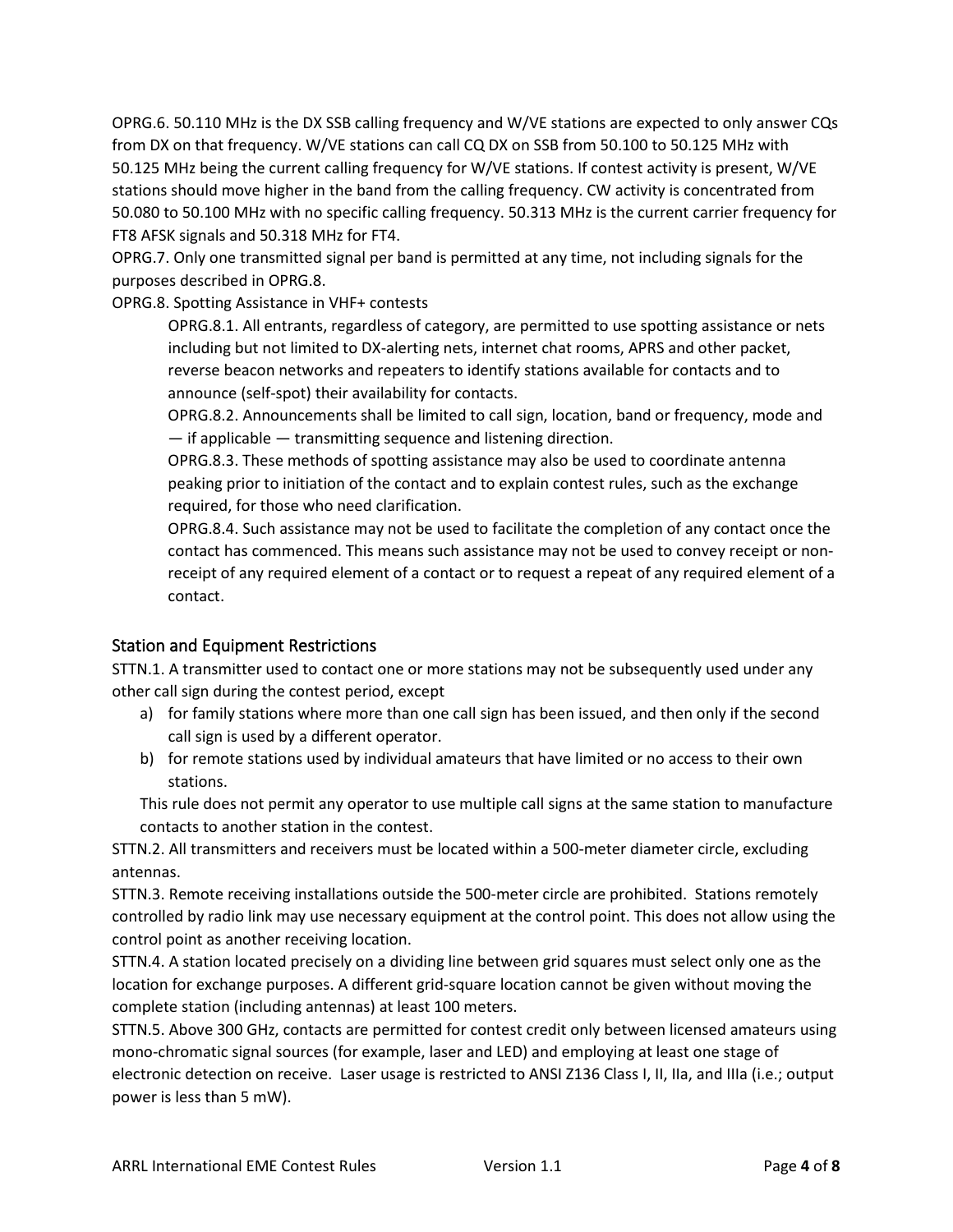STTN.6. While no minimum distance is specified for contacts, equipment should be capable of communications at a range of at least 1 km.

#### Prohibited Conduct

Examples of prohibited conduct include, but are not limited to:

PROH.1. Claiming cross-band contacts.

PROH.2. Use of systems such as repeaters, gateways, or digipeaters to relay on-the-air signals. Satellites may be used only if permitted by the contest rules. This does not apply to the remote control of a station.

PROH.3. Misrepresenting contact times ("rubber clocking") to meet band change or off time rules. PROH.4. Claiming excessive unverifiable contacts or multipliers ("log padding").

PROH.5. Transmitting signals with excessive bandwidth (e.g., spurious emissions) or harmonics.

PROH.6. Failure to identify transmissions in a timely manner (i.e., for longer periods than 1 minute).

PROH.7. Repeater input or output frequencies may not be used without the permission of the repeater owner.

#### Log Checking Penalties

Logs are cross-checked using custom software and human judgment.

LGCK.1. Duplicate contacts are removed with no additional scoring penalty.

LGCK.2. Contacts with call sign errors ("Busted") or that are not found in the corresponding log ("NIL") are removed from the log and an additional scoring penalty of the QSO point value of that contact is assessed.

LGCK.3. Contacts with an incorrectly received exchange are removed with no additional scoring penalty.

#### Disciplinary Actions

DSCP.1. Disqualified entries will be listed in the published results, are not eligible for an award, and are not eligible to submit an entry in the next running of that contest.

DSCP.2. Notification of Award Committee actions will be sent by email to the address provided with the log submission. The entrant has five days to appeal the decision to the Contest Program Manager. If there is no response, after that time the decision is final.

DSCP.3. The Awards Committee reserves the right to change the category of any entry based on its examination of the log or other information.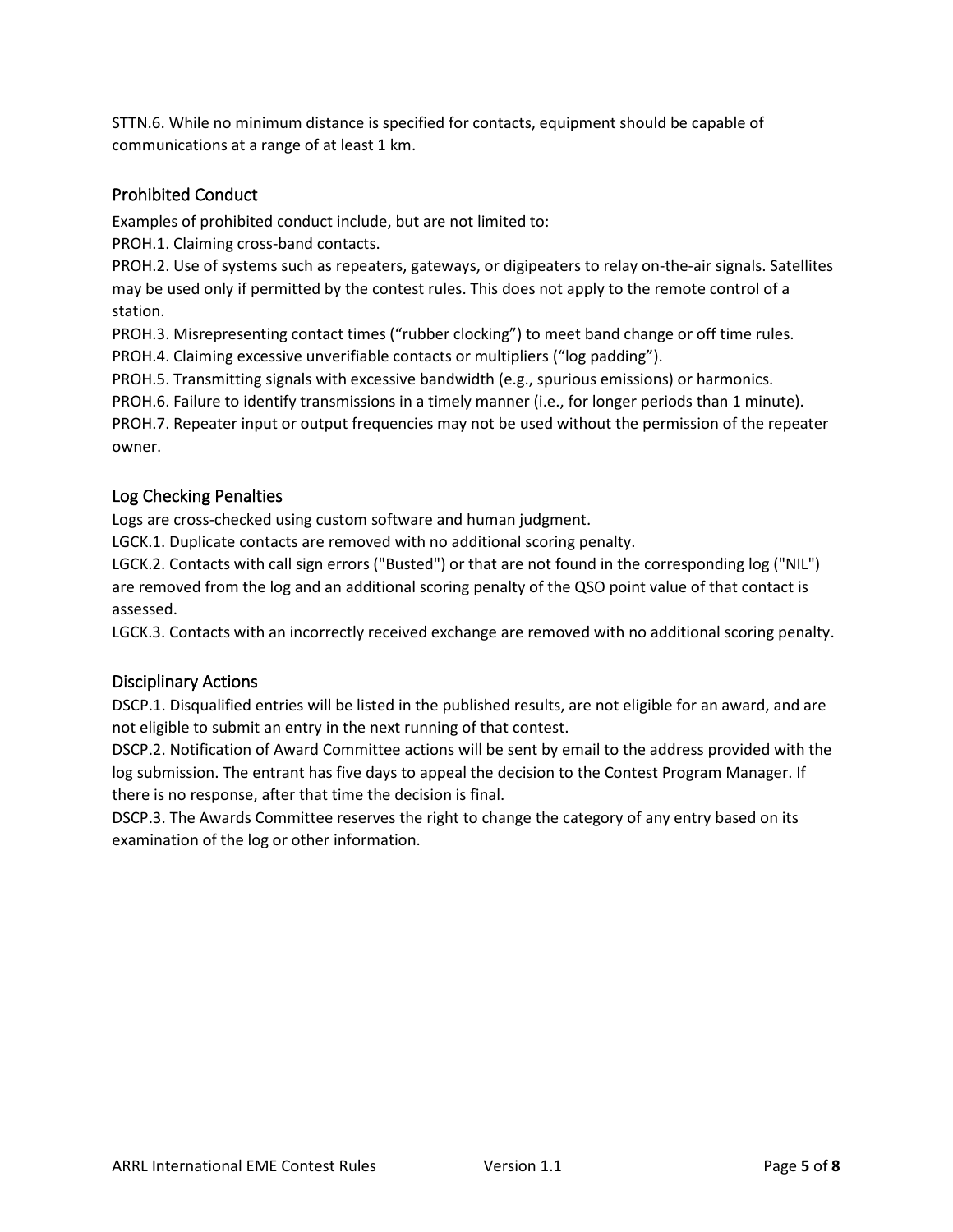## Log Submission Rules

Version 1.01 – 30 April 2020

#### Electronic Log Submission

ELOG.1. The official ARRL format for electronic logs is the Cabrillo format (**[wwrof.org/cabrillo](http://wwrof.org/cabrillo)**).

ELOG 1.1. A paper printout of an electronic log file is not an acceptable substitute. A utility for converting log files in non-Cabrillo format to Cabrillo is available at **[www.b4h.net/cabforms](http://www.b4h.net/cabforms)**. ELOG.2. Electronic logs must be submitted via **[contest-log-submission.arrl.org](http://contest-log-submission.arrl.org/)** with the exception of Field Day, Straight Key Night, 10 GHz and Up, ARRL EME, Rookie Roundup, and School Club Roundup. ELOG.3. Electronic logs are assumed to be signed as complying with all contest rules and conditions when they are submitted.

ELOG.4. Multioperator logs must include the complete list of operators in the Cabrillo OPERATORS: field. ELOG.5. Multioperator, Two Transmitter (M2) category logs must indicate which transmitter makes each contact in the log.

#### Paper Log Submission

PLOG.1. Entrants must use the most current official contest forms or an acceptable facsimile, as scoring rules, ARRL sections, etc., do change periodically. See the ARRL website for downloadable forms. PLOG.2 Paper logs may be mailed to ARRL, 225 Main St, Newington CT 06111, USA. Each paper log entry must be accompanied by a Summary Sheet listing all scoring information, the category of competition, and the entrant's name.

PLOG.3. Paper entries with 500 or more contacts must include an official dupe sheet for the contest.

#### Log Submission Deadline

LGDL.1. Entries must be sent to the ARRL by the log deadline published in the rules for each contest. For electronic submissions, the submission date and time is determined by the app confirmation. For paper entries submitted by mail, submission date and time is determined from the postmark.

LGDL.2. Submitted entries will be listed on the **[Logs Received](http://contests.arrl.org/logsreceived.php)** page until final results are published.

LGDL.3. Logs not submitted or postmarked by the contest deadline are not eligible for awards.

LGDL.4. Entries received at the ARRL after the contest submission deadline may not be included in the contest results.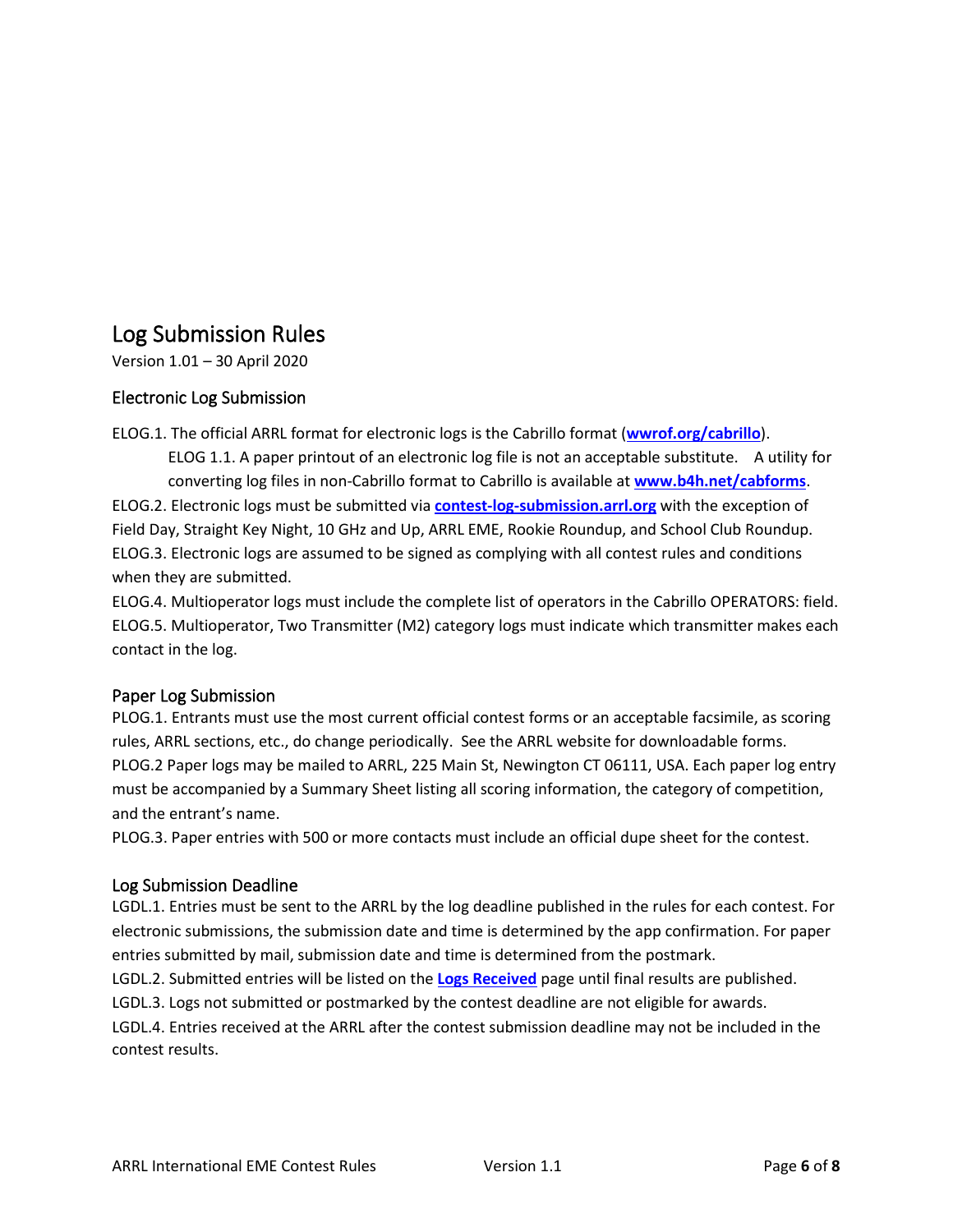# Definitions and Glossary

Version 1.04 – 01 Jan 2022

**Automated Multi-Channel Decoder**: Device such as *CW Skimmer* software that provides information about the identity and frequency of contest station transmissions while functioning independently of the operator's direct control and participation. Software that displays multiple decoded signals at the same time is considered to be a multi-channel decoder.

**Band Changes:** A band change consists of two consecutive contacts on different bands. For example, making a contact on 20 meters then on 40 meters and then on 20 meters counts as two band changes.

**Clock Hour:** A clock hour is from zero to 59 minutes on the clock, not any 60 consecutive minutes.

**Digital** (mode)**:** Any mode defined as "data" in the FCC Part 97 rules (§97.3(c)(2)).

**Dupe Sheet:** An alphanumerically sorted list of all contacts made during the contest, sorted by band and mode as appropriate. A list of duplicate contacts does not meet this requirement.

**DX Stations:** Any non-W/VE station. This includes US possessions and territories in the Caribbean and Pacific and St. Paul Island (CY9) and Sable Island (CYØ). Exceptions such as the status of Hawaii (KH6) and Alaska (KL7) are stated in the Special Rules for each contest.

**DXCC Entities:** defined by ARRL DXCC List

**Electronic Log or Entry:** consists of any log submitted by electronic means.

**High Power (HP):** 1500 watts PEP output or the maximum allowable power level established by the national licensing authority issuing the operator and/or station license, whichever is less.

| Low Power (LP):            |                              |
|----------------------------|------------------------------|
| Below 30 MHz:              | 100 watts PEP output or less |
| 50 MHz and 144 MHz bands:  | 200 watts PEP output or less |
| 222 MHz and 432 MHz bands: | 100 watts PEP output or less |
| 902 MHz and above:         | 50 watts PEP output or less  |

**Maritime Mobile:** For the purposes of ARRL contests, maritime mobile is defined as shipboard operation, outside of the territorial waters of the country (defined for these purposes as 12 miles offshore).

**Maximum Number of Signals:** This Maximum Number does not include a signal necessary to provide spotting assistance, i.e. 2m packet connection. Other than that exception, it is the maximum number of signals that a station may emit at any time.

**Multioperator:** More than one person performs all transmitting, receiving, and logging functions as well as equipment and antenna adjustments.

**Off Time:** A period during which no contacts are logged. Unless otherwise specified, to count as off time, there must be at least 30 consecutive minutes in the log without a contact. During off time, operators may not listen to contest activity.